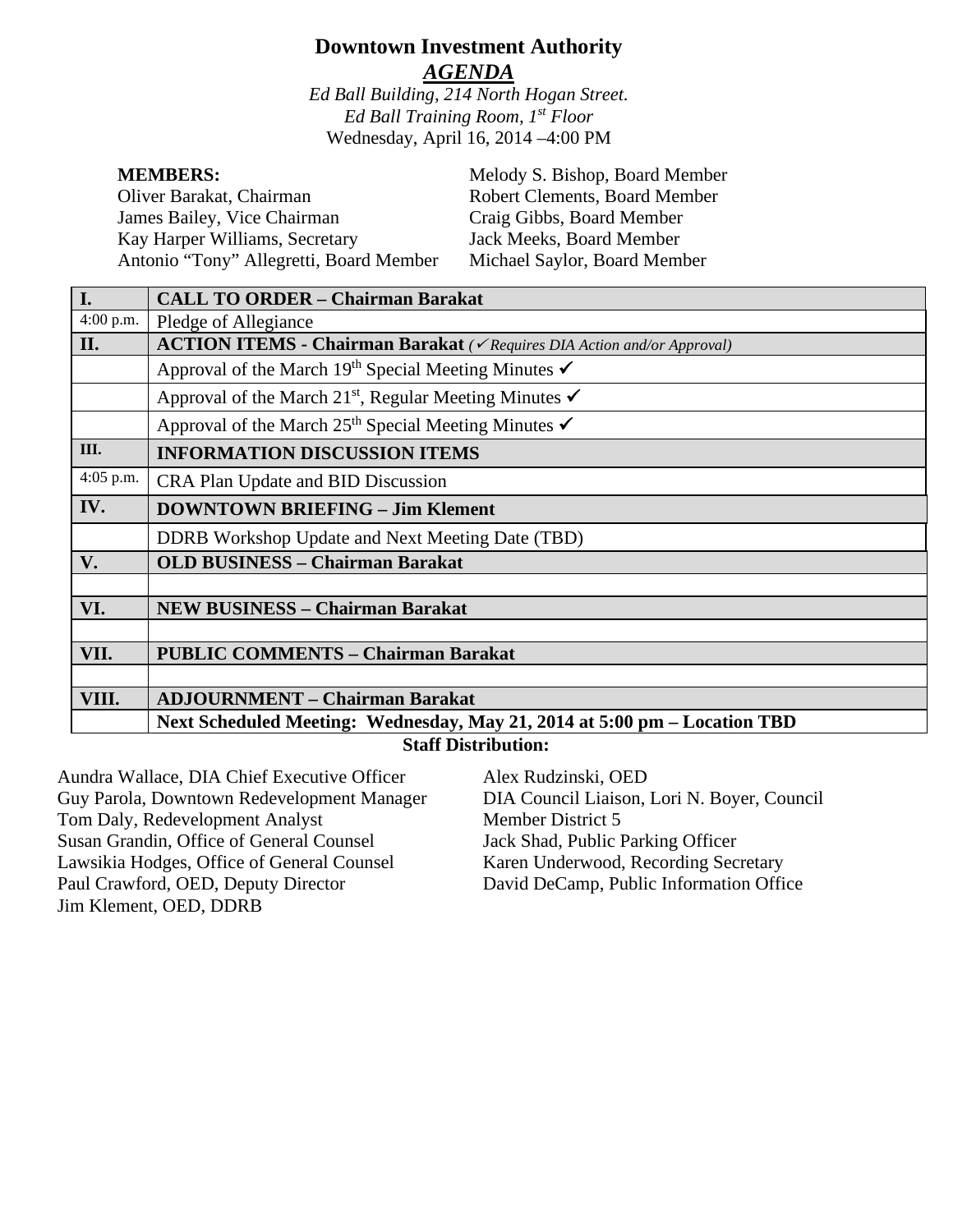

**Downtown Investment Authority Special Meeting** 

**City Hall at St. James 117 West Duval St., Lynwood Roberts Room**

*Wednesday, April 16, 2014 – 4:00 p.m.*

## *DIA Meeting MEETING MINUTES*

**Board Members Present:** Oliver Barakat, Chairman; Jim Bailey, Vice Chairman, Tony Allegretti; Melody Bishop; Craig Gibbs; Kay Harper Williams, Secretary; Jack Meeks; and Michael Saylor

Board Members Absent: Robert Clements

**Office of General Counsel:** Susan Grandin and Lawsikia Hodges

Council Member: Lori Boyer

**Attendees:** Aundra Wallace, DIA Chief Executive Officer; Guy Parola, DIA Redevelopment Manager; Tom Daly, DIA Redevelopment Analyst; Alex Rudzinski, OED, Director of Development; Jim Klement, DDRB/OED; Jack Shad, Public Parking Officer; Lara Diettrich, Diettrich Planning; Tony Robbins, Senior Planner, Prosser Inc.; and Karen Underwood, Executive Assistant

## **I. CALL TO ORDER**

Chairman Barakat called the regular meeting to order at approximately 4:00 p.m.

#### **II. ACTION ITEMS**

## **APPROVAL OF MARCH 19, 2014 DIA SPECIAL MEETING MINUTES**

**A MOTION WAS MADE BY BOARD MEMBER MEEKS AND SECONDED BY BOARD MEMBER GIBBS APPROVING THE MARCH 19, 2014 DIA SPECIAL MEETING MINUTES. THE MOTION PASSED UNANIMOUSLY 7-0** 

## **APPROVAL OF THE MARCH 21, 2014 DIA REGULAR MEETING MINUTES**

## **A MOTION WAS MADE BY BOARD MEMBER BISHOP AND SECONDED BY BOARD MEMBER SAYLOR APPROVING THE MARCH 21, 2014 DIA REGULAR MEETING MINUTES. THE MOTION PASSED UNANIMOUSLY 7-0**

## **APPROVAL OF THE MARCH 25, 2014 DIA SPECIAL MEETING MINUTES**

A correction was noted on page 5 of 7 and Chairman Barakat suggested deferring the March 25, 2014 DIA Special meeting minutes at the next scheduled meeting on April 24, 2014.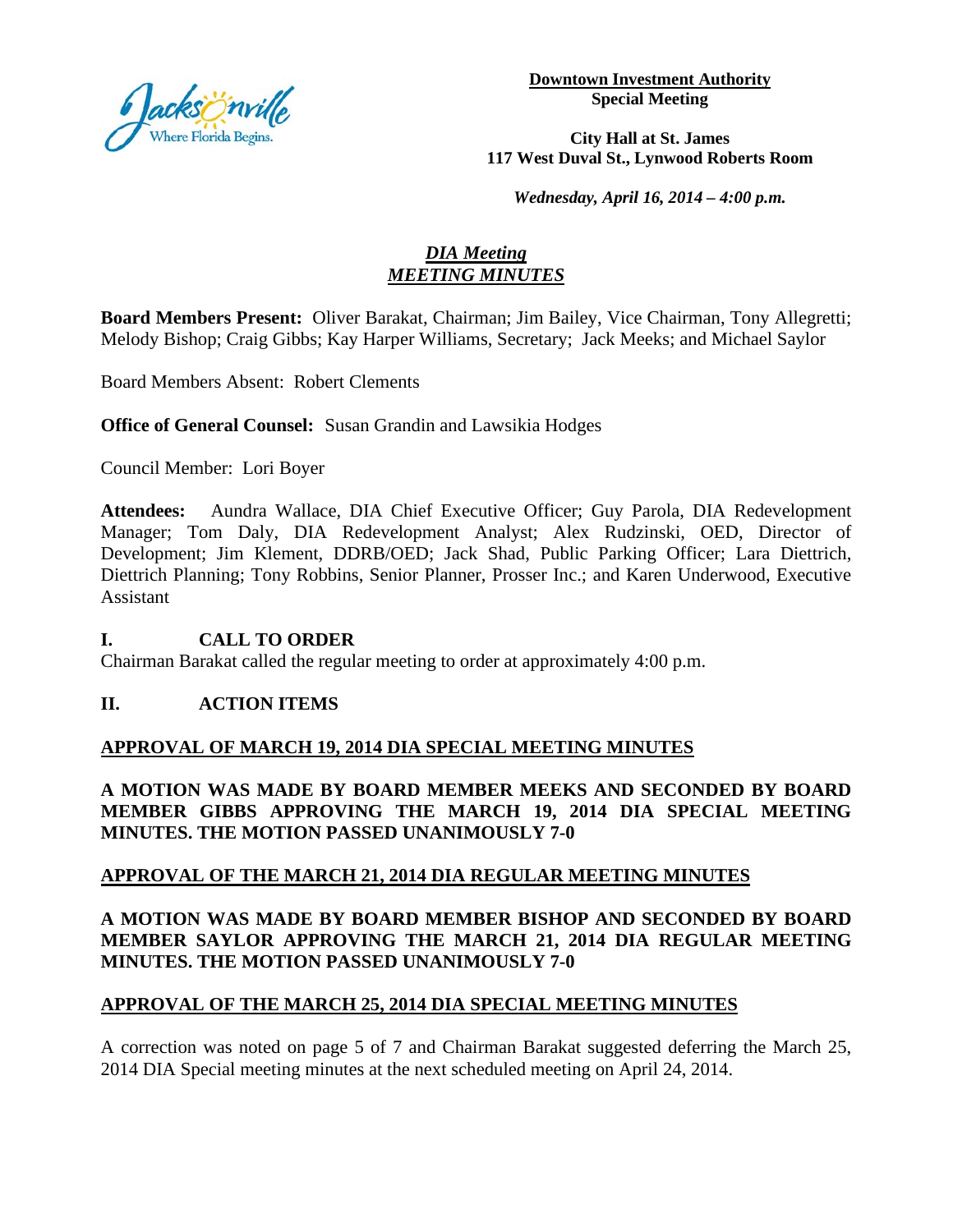Downtown Investment Authority Regular Meeting April 16, 2014 Page 2 of 3

#### **A MOTION WAS MADE BY BOARD MEMBER BISHOP AND SECONDED BY BOARD MEMBER SAYLOR TO DEFER THE MARCH 25, 2014 DIA SPECIAL MEETING MINUTES TO THE NEXT DIA SPECIAL MEETING SCHEDULED ON APRIL 24, 2014. THE MOTION PASSED UNANIMOUSLY 7-0**

Board Member Kay Harper Williams arrived at the meeting after the approval of all meeting minutes.

## **III. INFORMATION DISCUSSION ITEMS**

Chairman Barakat opened the floor for information discussion items. He introduced Kerri Stewart, Interim Executive Director of Cultural Council. He reported that the cultural council and cultural fusion has been working with DIA's CRA Plan consultants and the DIA staff regarding some of their ideas. He asked Kerri to make the presentation to provide more detail with place-making projects within the CRA Development plan and explain that some of the items would need some administrative tweaks in City Ordinance for approval.

Kerri Stewart, Interim Executive Director of the Cultural Council of Greater Jacksonville presented a handout of the Draft Downtown Jacksonville Public Art Proposal: Urban Art Façade and Streetscape Program dated April 16, 2014.

The board members discussed the Draft Downtown Jacksonville Public Art Proposal

Chairman Barakat pointed out that positive feedback has been received from the DIA Board and resolution will be provided at the next regular board meeting in May to assist.

#### **Overview of Market Study and BID Discussion**

CEO Aundra Wallace presented the Downtown Feasibility Discussion PowerPoint presentation.

Mr. Wallace noted that this study is currently being finalized for last proof-reading edits between today and tomorrow before submitting to the board.

The board discussed the Downtown Feasibility Market Study.

Councilmember Boyer stated that market feasibility was needed to craft the business investment strategy and she assumed most of it was transferrable.

CEO Aundra Wallace stated that Tom Daly, DIA Redevelopment Analyst will provide a cliff's note version of the BID.

The board members requested to receive a copy of the presentation of the market study. Aundra Wallace responded that he will email the presentation to the members.

The next proposed meeting is scheduled on April 24 at 3:00 p.m. and April 30<sup>th</sup> starting at 9:00 a.m.